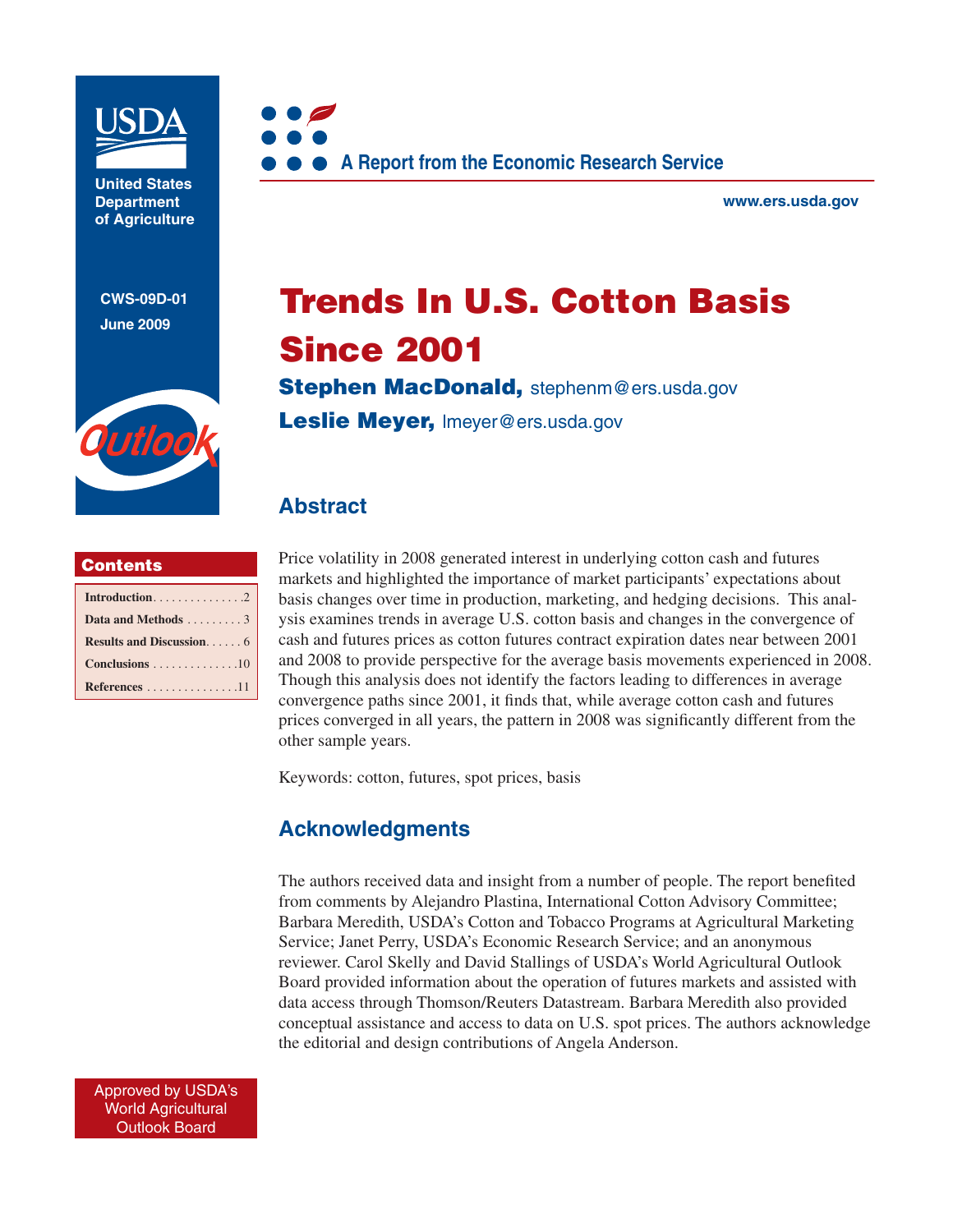### **Introduction**

As a reflection of an unpredictable world economy, commodity prices have become particularly volatile. One aspect of this volatility has been the periodic divergence of futures and cash markets from past relationships. As a result, the basis (i.e., the spread between futures contracts<sup>1</sup> prices and cash markets prices) has been even more unstable than the underlying prices. Futures markets serve the public good through price discovery, and the ability to hedge on this market is critical for cotton and textile producers around the world. The ability to predict basis is the key to effective hedging (Ferris, 1998), but during 2008, basis reached its widest span in a number of years, displaying unprecedented volatility. Other commodities demonstrate similar tendencies (Irwin, Garcia, and Good, 2007), but developments in cotton markets have received more limited attention by economists. This study examines the trends evident before 2008 and compares recent developments with these underlying trends.

The need to understand basis trends became apparent in 2008 as new farm legislation removed a longstanding prohibition against USDA's publishing cotton price forecasts (see box below). In its monthly *World Agricultural Supply and Demand Estimates* (WASDE) report, USDA publishes year-ahead forecasts of U.S. season-average farm prices for wheat, corn, and a number of other commodities. Contracts for many of these commodities are traded on U.S. futures exchanges, and the information from futures price performance is incorporated into the *WASDE* forecasts. In 2008, however, the unusual behavior of basis indicated that further investigation was necessary to fully benefit from futures market information and to support USDA's cotton price forecasting efforts.

### **Legislation Ends 79-Year Ban on Price Forecasts**

Between 1929 and 2008, USDA was prohibited from publishing forecasts of cotton prices. The prohibition resulted from congressional hearings investigating a September 1927 USDA price forecast that was perceived to have triggered a market sell-off.

As a result of the prohibition, while USDA included price forecasts with its supply and demand estimates for 23 other commodities in its monthly *World Agricultural Supply and Demand Estimates* (*WASDE)* publication, only the cotton estimates did not include a price forecast—until June 2008.

Although prohibited from publishing a cotton price forecast, USDA has been making forecasts for many years, with dissemination restricted to internal and official use. The Economic Research Service has developed a number of models in recent years, demonstrating that cotton prices respond to shifts in U.S. and global supply and demand, to changes in China's exports and imports, to exchange rates, and to other macro-economic developments (MacDonald, 2006; Meyer, 1998; MacDonald, 1997). Additional work was undertaken to update these models in anticipation of the legislative change and to account for recent structural changes in world markets (Isengildina-Massa and MacDonald, 2009).

 $<sup>1</sup>$  A futures contract is "an agreement</sup> to later buy or sell a commodity of a standardized amount and standardized minimum quality grade during a specific month under terms and conditions established by the federally designated contract market upon which trading is conducted at a price established in the trading pit." (Chicago Board of Trade, 1985)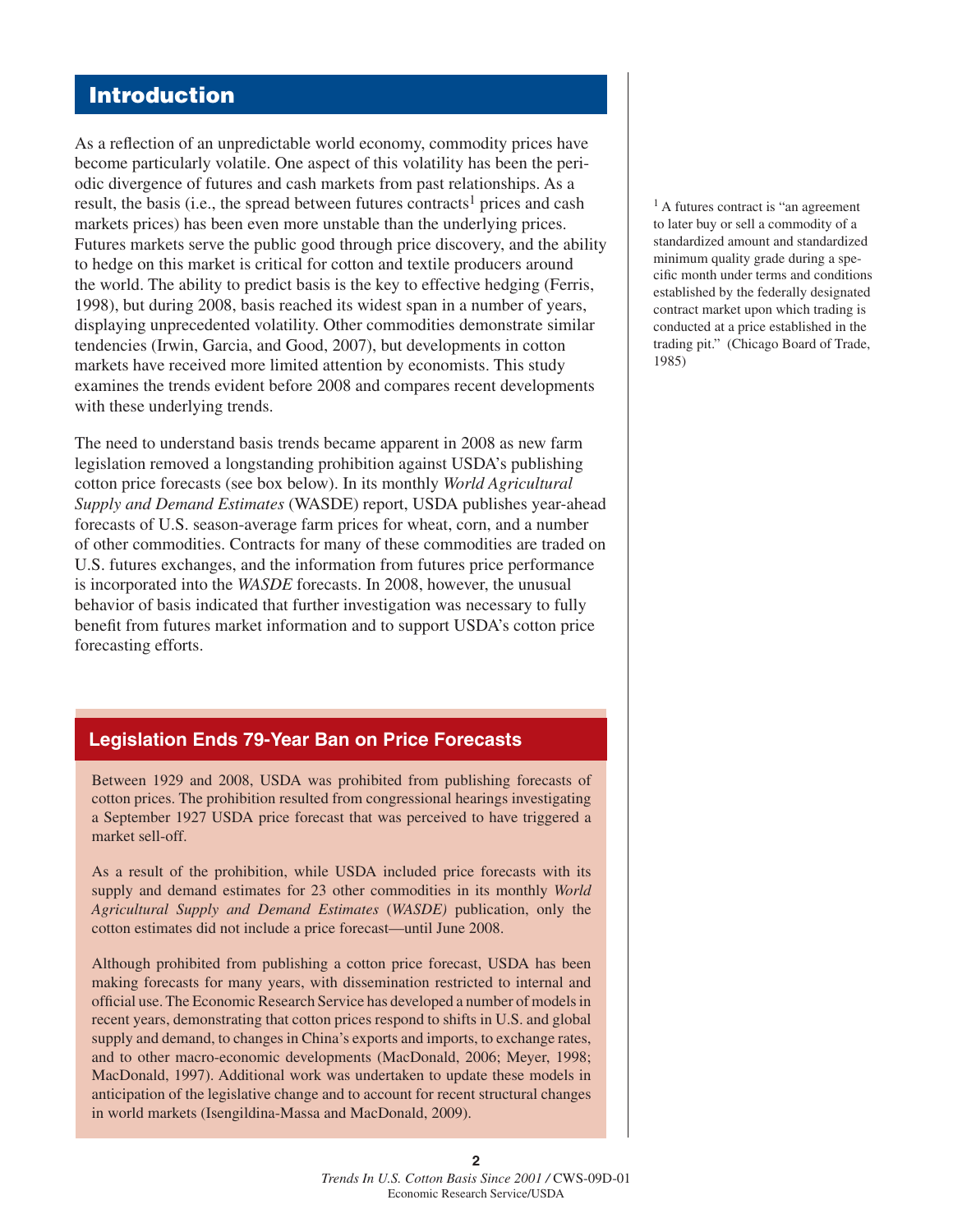### **Data and Methods**

The No. 2 cotton futures contract has been the world's key cotton pricesetting instrument for over 100 years. While recent years have seen the appearance and increased use of futures markets in other countries—most notably, China's Zhengzhou Commodity Exchange (ZCE)—the IntercontinentalExchange (ICE) contract is still a crucial source of price discovery and the premier hedging instrument for U.S. cotton.

The ICE contract has the following specifications:

- U.S. origin cotton only
- Delivery points:

Galveston, TX

Houston, TX

New Orleans, LA

Memphis, TN

Greenville/Spartanburg, SC

• Base grade:

Staple length 34 (1–1/16")

Strict Low Middling (color grade 41, leaf grade 4)

• Delivery months:

March

May

July

**October** 

December

Under the U.S. Cotton Futures Act (7 U.S. Code 15b), USDA's Agricultural Marketing Service (AMS) publishes daily spot quotations for cotton. In addition to reporting the price for the same base grade as ICE, AMS's Cotton and Tobacco Programs also reports premiums and discounts for additional grades. AMS reports an average spot price for the United States and quotations for the following regional markets:

- 
- Southeast North Delta
- South Delta East Texas/Oklahoma
- West Texas Desert Southwest
- San Joaquin Valley

For this analysis, only the U.S. average spot quotation for the base grade was used to measure basis. The restriction to the average price for the entire United States may be questionable when analyzing basis behavior close

> **3** *Trends In U.S. Cotton Basis Since 2001 /* CWS-09D-01 Economic Research Service/USDA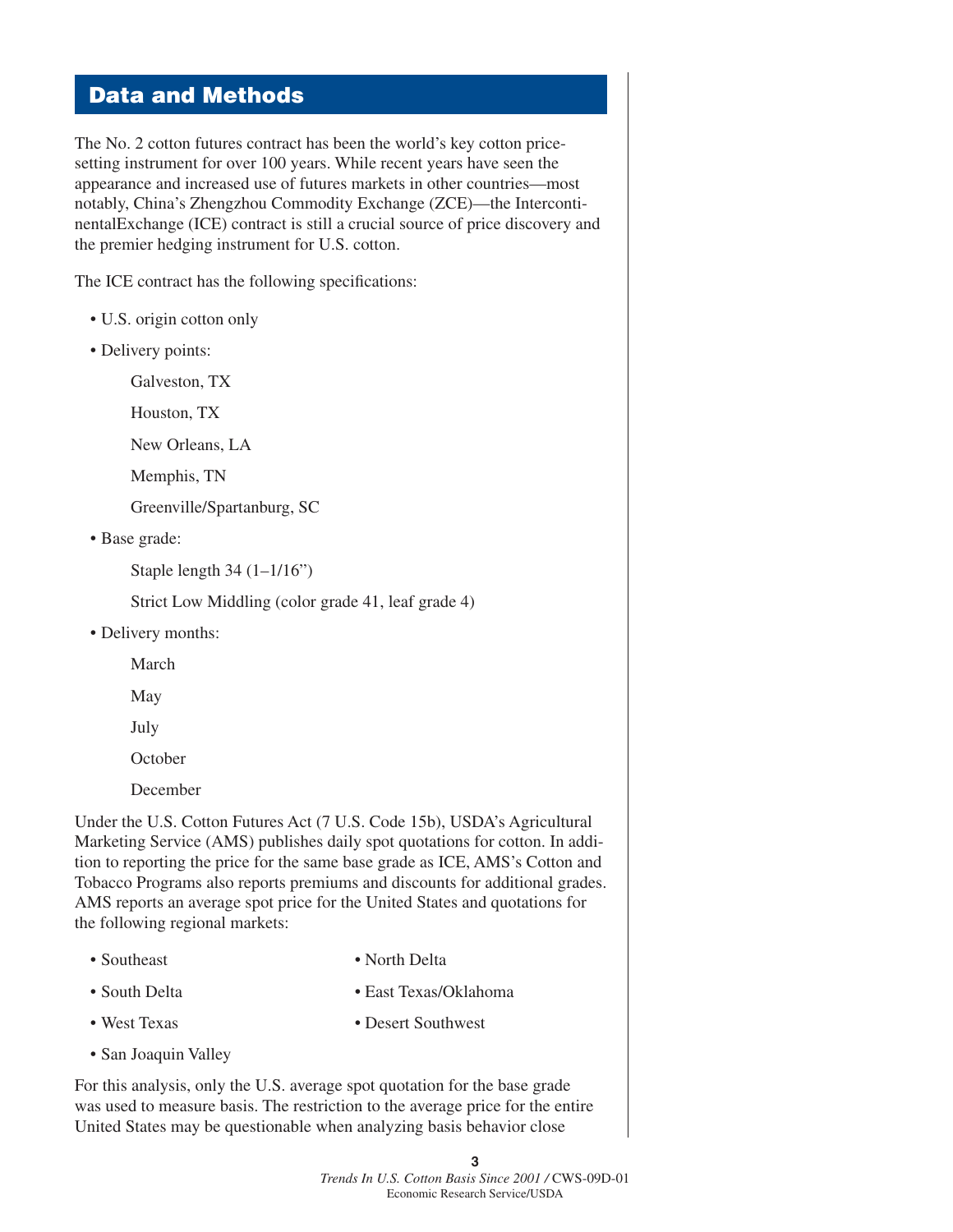to contract expiration, given that certified stocks are not evenly distributed between delivery points, and that the grade of certified stocks may vary from the base grade.2 The choice of the U.S. average as the spot quotation is a simplifying assumption that could be examined in future research, but the U.S. average provides a useful starting point.

For this study, we collected futures data for the 5 delivery months closest to contract expiration between 2002 and 2007. The earliest contract we examined expired in March 2003 and the latest expired in December 2008. For each contract, we used data for the last 200 trading days before expiration. The earliest data used in this study were from May 15, 2002, for the March 2003 contract, and the latest data were from December 5, 2008, for the December 2008 contract.

This initial examination of trends was confined to descriptive statistics for these contracts and estimation of a simple relationship between basis<sup>3</sup> levels and time. While a number of factors might determine basis, including the cost of storage, interest rates, and delivery options (Hranaiova and Tomek, 2002; Williams, 2001), these factors can be simplified into an expectation of convergence. If:

$$
Basis: B_{it} = Futures_{it} - Cash_t,
$$
 (equation 1)

where  $Futures_{it}$  is the closing price on day *t* of the ICE contract expiring in month *i*.

Then,

$$
B_{it} = \alpha + \beta_1 \, Exp_{it} + \varepsilon_{it}, \tag{equation 2}
$$

where  $Exp_{it}$  is the number of days remaining until the contract expires. The impact of storage costs and interest rates is a function of time until expiration, so this parsimonious specification is useful, with the expectation that  $\beta$ <sub>*1*</sub> > 0. If convergence were perfect, then E( $\alpha$ ) = 0, but delivery options and the cost of arbitrage mean a nonzero  $\alpha$  is still consistent with basis convergence.

To determine if basis can be described as rising or falling from year to year during the 2002-2008 period, we estimated a slightly modified version of equation 2:

$$
B_{it} = \alpha + \beta_1 \, Exp_{it} + \beta_2 \, Year_{it} + \varepsilon_{it}, \tag{equation 3}
$$

where *Year*<sub>*it*</sub> is the year the contract expires. Specifying the passage of time in this manner avoided collinearity between the days to expiration and the trend variable that would arise if it also represented the discrete passage of time from one trading day to the next within a given contract. Thus, for a given contract *i* (e.g., March), if the estimated value of  $\beta$ <sub>2</sub> > 0, then between 2002 and 2008 the average basis on any given trading day tended to rise from one year to the next. If  $\beta_1 > 0$ , then the contract for month *i* tended toward convergence during 2002-2008.

This study undertakes one further adjustment, separately analyzing basis behavior before and after the first notice day.<sup>4</sup> Figure 1 shows the basis of 2 USDA's AMS classes all cotton tendered for delivery on U.S. futures contracts. The quality of all cotton in certified stocks must be at least at the base grade, but it can meet this grade and still face a discount for being from an earlier crop year. Stocks at delivery points farther from ports or consuming regions are also less valuable. Alternatively, the quality of certified stocks can exceed base grade, adding further uncertainty to the expected basis at the expiration of any particular contract.

 $3$  Basis is most often defined as the difference between the price of a particular futures contract and a cash price at a specific location (Chicago Board of Trade). This study follows the convention used in AMS's monthly publication, *Cotton Price Statistics,* and uses a national average cash price (USDA/AMS). The use of an average basis masks many local influences, but provides a more convenient means for examining broad changes in basis patterns over time.

 $4$  First notice day is, "the first day on which notices of intent to deliver the commodity in fulfillment of a given month's futures contract can be made by the seller to the clearinghouse and by the clearinghouse to a buyer." (Chicago Board of Trade, 1985)

**<sup>4</sup>** *Trends In U.S. Cotton Basis Since 2001 /* CWS-09D-01 Economic Research Service/USDA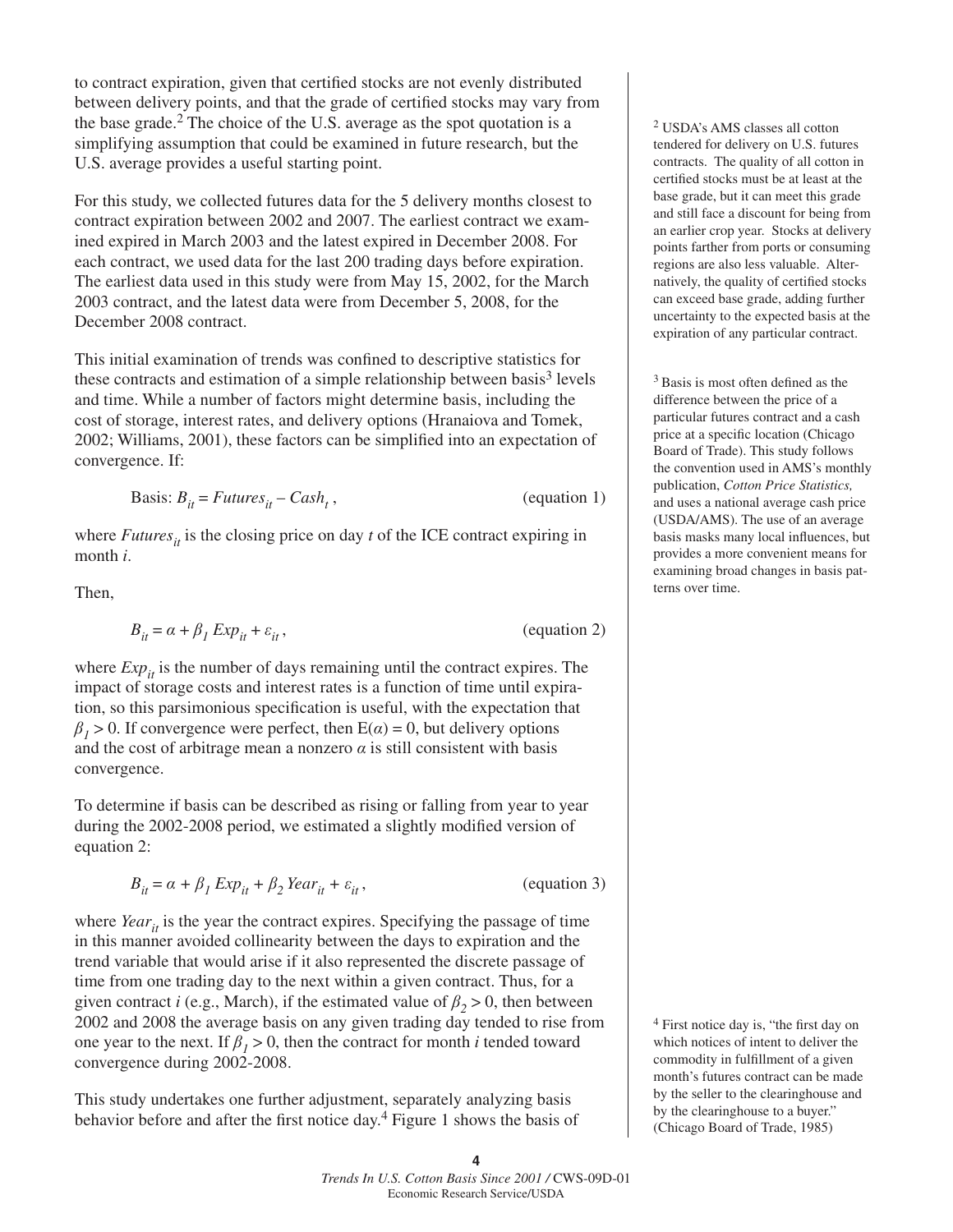the December contract between 2003 and 2008 during the last 200 trading days up to expiration and illustrates why a separate analysis was necessary. Shortly after the 20th day prior to expiration, the basis entered a period of behavior distinctly different from the preceding days. A sharp decline was evident for most years, although 2004 stands out with a sharp increase at the same point in the contract's life. The prospect of delivery altered the behavior of the basis trends significantly, adding volatility. While this study does not attempt to determine the causes of the basis trends, different factors are clearly at work before and after the first notice day, necessitating that the two periods be studied separately.5

5 The variances of the two models' error terms ("before" and "after") differed at either the 1-percent level (for the December, May, July, and October contracts) or the 5-percent level (for the March contract).

#### Figure 1

#### **December cotton contracts' basis, 2003-2008**

Cents per pound



Sources: ERS calculations based on data from Thomson/Reuters Datastream and USDA Agricultural Marketing Service, Cotton and Tobacco Programs.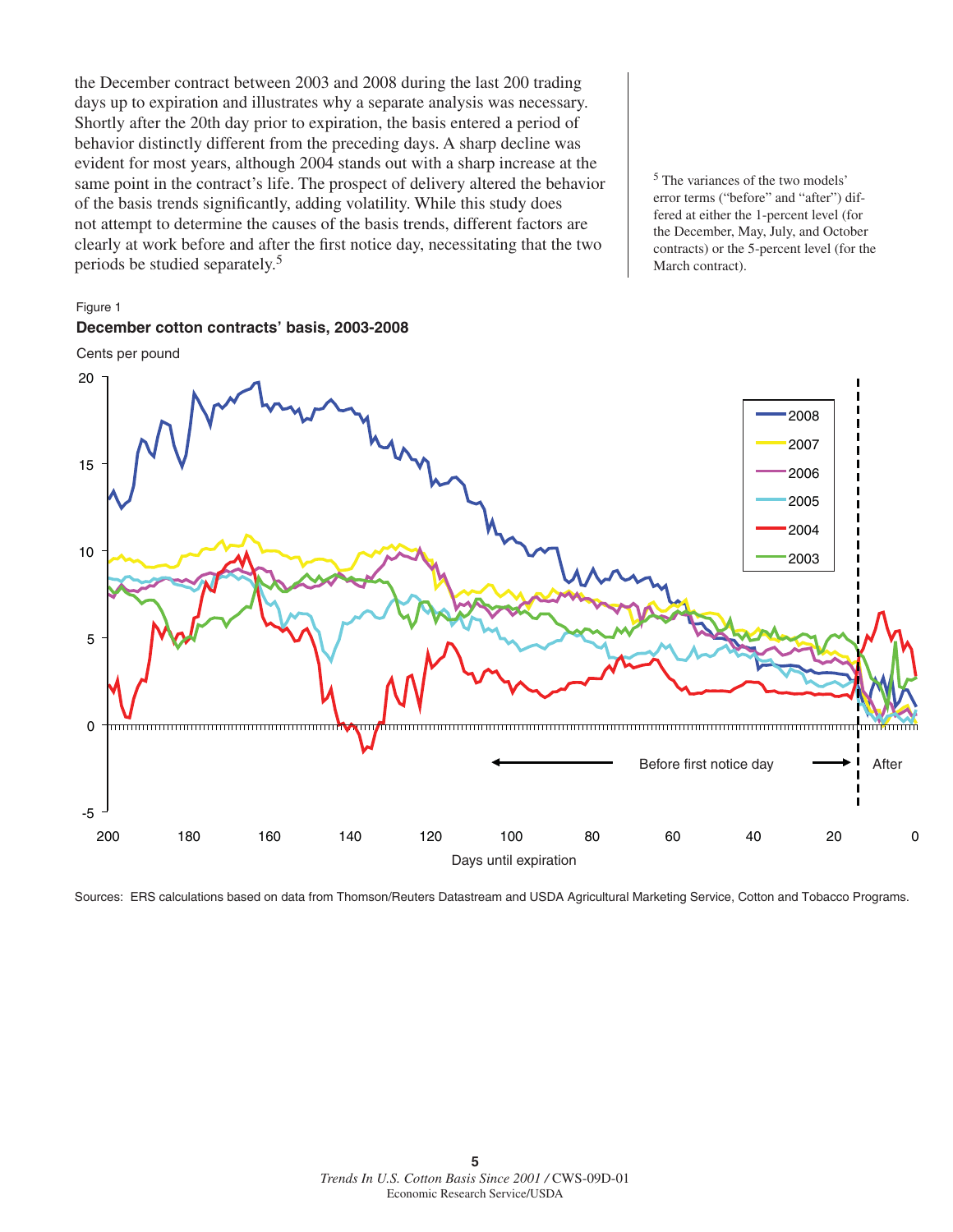### **Results and Discussion**

Figure 2 illustrates the basis calculated for the contracts examined in this study, plus additional contracts expiring in 2001, 2002, and 2009 to add an additional year and to show five contracts at any point in time. The inclusion of the 2009 contracts trading during 2008 emphasized the impact of that year's events on basis. While the basis on the December 2008 contract was higher than any previous basis since 2001, the March 2009 and May 2009 contracts were even higher. Figure 2 also indicates that the contracts tend toward convergence, since basis tends to fall over time. However, testing the parameters of equation 3 is necessary to determine if this tendency is significant, and if it tends to change over time (table 1). Finally, figure 2 also suggests that basis has tended to rise from year to year, at least since 2005. As with convergence, estimating equation 3 allows us to objectively test this hypothesis (table 2).

Table 1 summarizes the trends evident within the lifetime of each contract as determined by estimating equation 3. Consistently across the expiration months, the basis declined about 0.02 cent per day until the first notice day (once any trends were accounted for). The October contract was an exception, declining half as much, but showed the lowest average open interest among the five contracts. The value of  $\beta$ <sub>*I*</sub> was the same, regardless of whether the sample was estimated through 2007 or 2008.

The behavior of the contracts for different expiration months diverged significantly in the period after the first notice day. The May contract did not appear to converge, with  $\beta_1$  estimated as zero. The July contract also

Table 1

## **Estimated daily convergence (** $β$ **<sup>1</sup>)** Year sample ends Contract month Before or after first notice 2007 2008 *Cents per day* March Before 0.02 0.02 After 0.08 **0.04** May **Before** 0.02 0.02 After **0.00 0.00** July Before 0.02 0.02 After **0.04 0.04** October Before 0.01 0.01 After 0.04 0.04 December Before 0.02 0.02 After 0.05 0.05

Notes: All estimates of  $\beta_1$  were significant at the 1-percent level, except for the five figures in bold. The July contract's after the first notice days estimates were significant at the 10-percent level.

**6**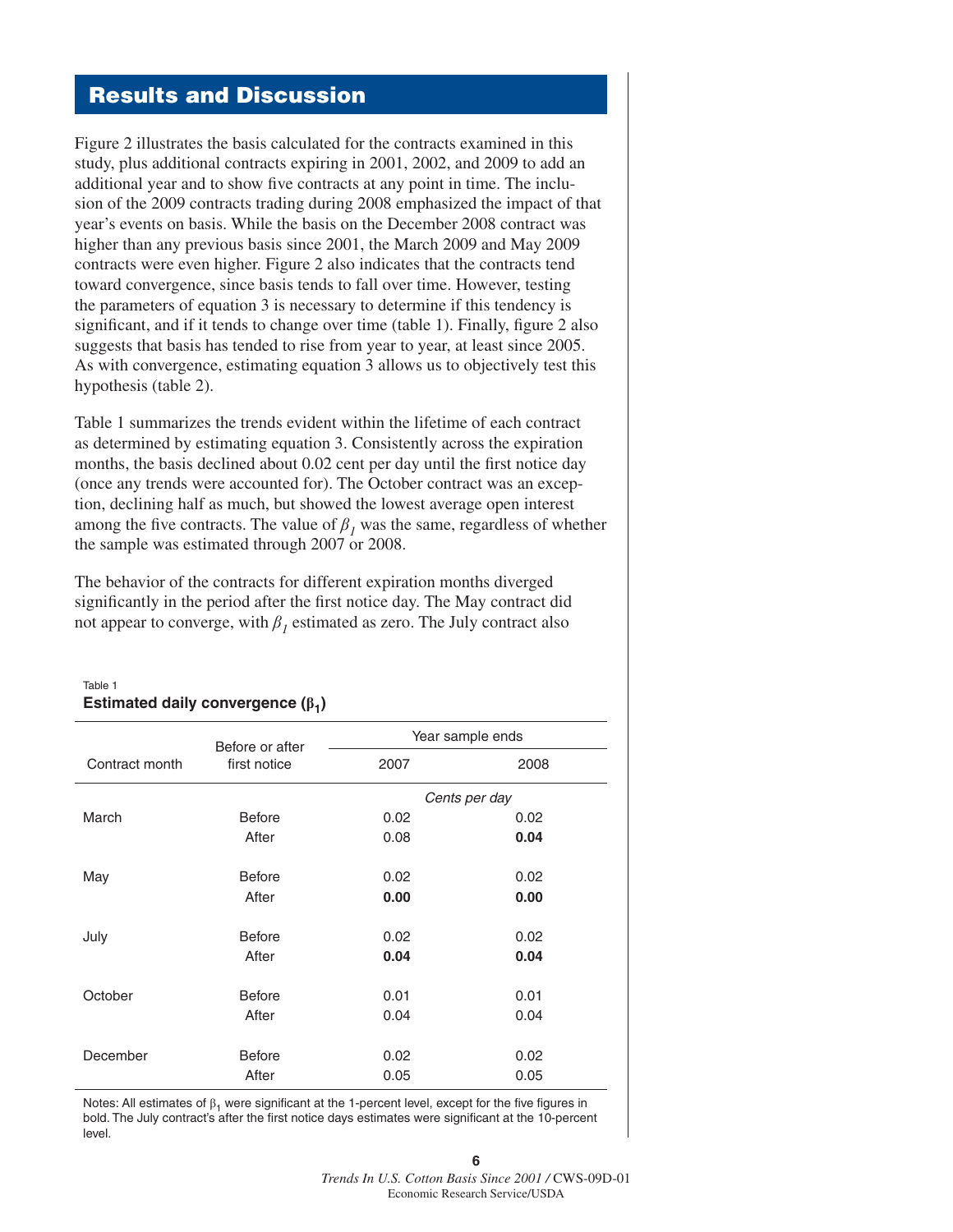

Figure 2

Sources: ERS calculations based on data from Thomson/Reuters Datastream and USDA Agricultural Marketing Service, Cotton and Tobacco Programs. Sources: ERS calculations based on data from Thomson/Reuters Datastream and USDA Agricultural Marketing Service, Cotton and Tobacco Programs.

–<br>ר<br>-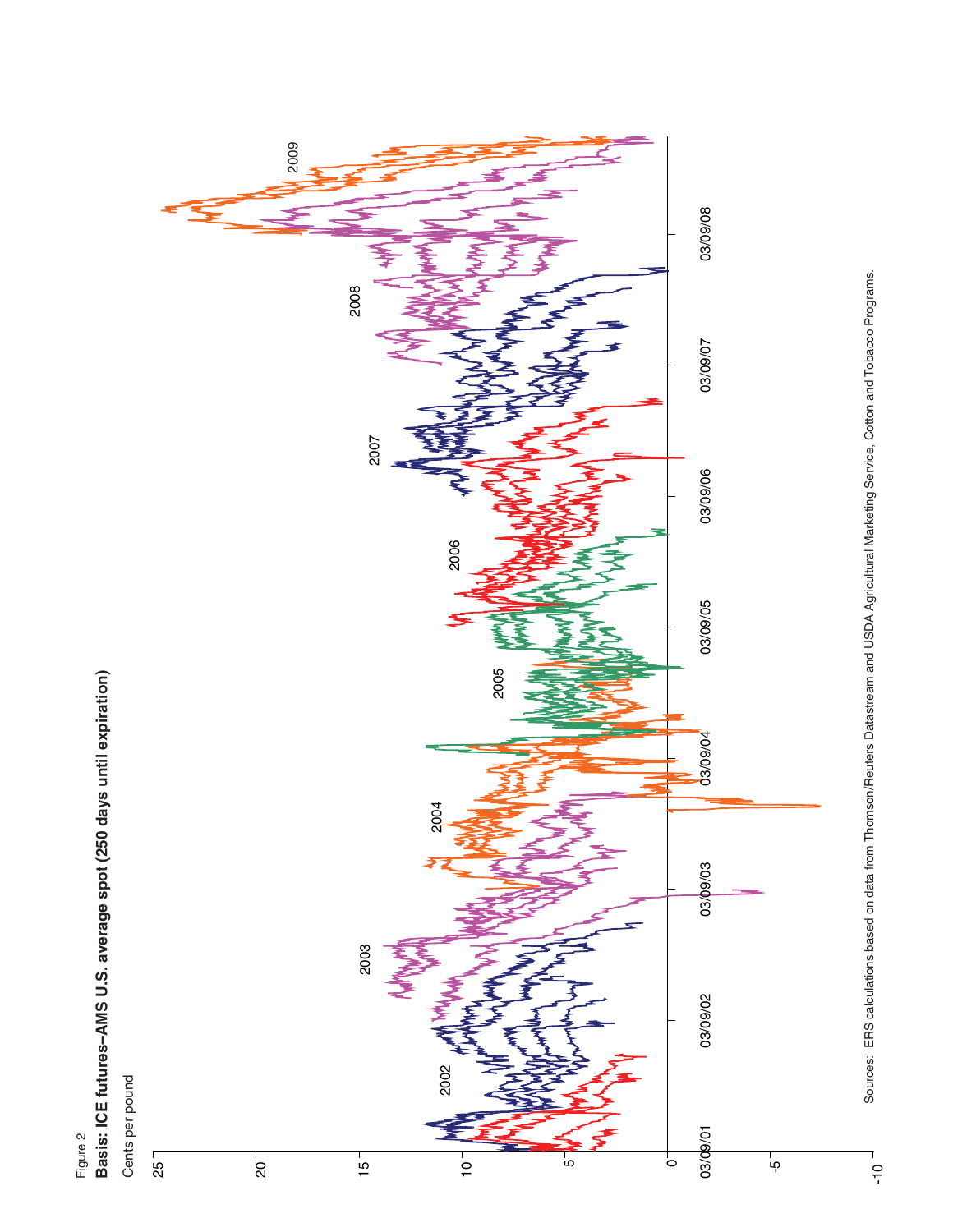may not converge. While the July contract's estimated parameter for  $\beta_1$  was not particularly different from the estimates for the October or December contracts, it was not significantly different from zero at the 5-percent level (it was significantly different at the 10-percent level). The December contract's basis declined 0.05 cent per day after the first notice, and October declined by 0.04 cent. The March contract's estimated  $\beta_1$  through 2007, at 0.08 cent per day, was not significantly different from zero when 2008 was included in the sample. Figure 2 illustrates how in 2008 convergence after the first notice day was severly disrupted for the March-July contracts. Basis at expiration for these contracts was substantially higher than for almost any other contract studied in this report, averaging 6.0 cents per pound compared with 2.2 cents per pound for all other contracts during 2003-08.

Table 2 summarizes the trends in these contracts' basis during 2002-2008. These results varied more from contract to contract and sample to sample than did the estimated degrees of convergence. In the period before the first notice day, and using data through 2007, basis tended to fall for the May and July contracts and rise for the October and December contracts. After the first notice day, however, basis tended to fall for the May, October, and December contracts, but rise significantly for the March contract. While the December basis tended to rise 0.7 cent per year before the first notice and fall 0.7 cent per year after the first notice, the March contract tended to rise 1.7 cents per year after the first notice.

Extending the sample into 2008, however, alters many of the results. Every contract exhibited a significant tendency to rise with the full sample during the period prior to the first notice day. The March, May, and July contracts

|                | Before or after first | Year sample ends |         |
|----------------|-----------------------|------------------|---------|
| Contract month | notice                | 2007             | 2008    |
|                |                       | Cents per year   |         |
| March          | <b>Before</b>         | 0.00             | 0.38    |
|                | After                 | 1.70             | 1.47    |
| May            | <b>Before</b>         | $-0.39$          | 0.17    |
|                | After                 | $-0.35$          | 0.26    |
| July           | <b>Before</b>         | $-0.25$          | 0.42    |
|                | After                 | 0.17             | 0.60    |
| October        | <b>Before</b>         | 0.55             | 1.13    |
|                | After                 | $-0.27$          | $-0.21$ |
| December       | <b>Before</b>         | 0.69             | 1.21    |
|                | After                 | $-0.70$          | $-0.43$ |

#### Table 2 **Estimated annual change in basis starting in 2002 (β<sub>2</sub>)**

Notes: All estimates of  $\beta_2$  were significant at the 1-percent level, except for the two figures in bold. The July contract after first notice day's estimate with data through 2007 was significant at the 10-percent level.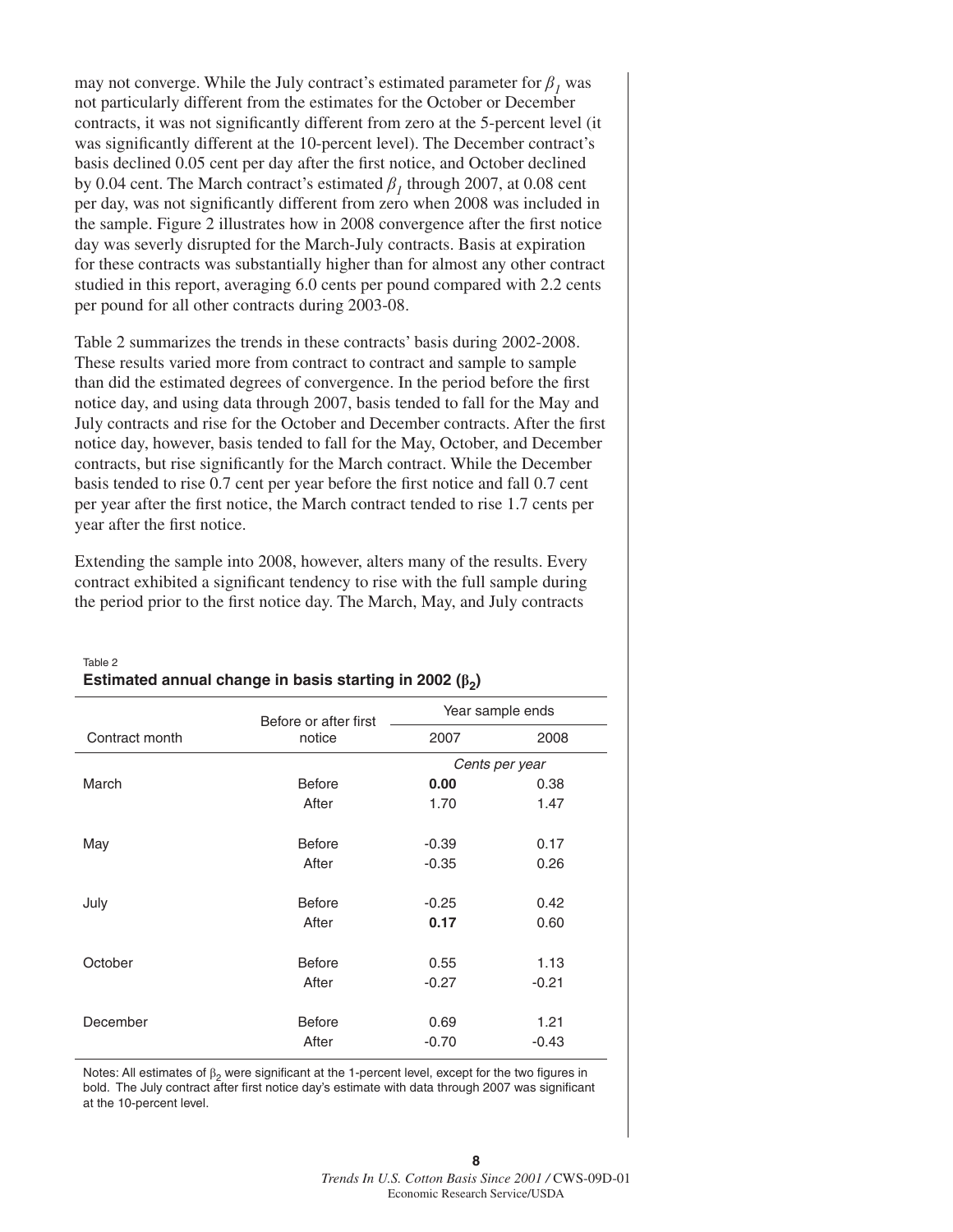also had a significant tendency to rise in the period after the first notice day. In contrast, October and December showed rising basis before the first notice and falling basis after the first notice. December differed in that both periods had higher estimates of basis change over time, about 0.5 cent per year before and 0.3 cent per year after the first notice day. October was notably higher only before the first notice day.

An alternative specification of the model highlights how the 2002-08 period included years of distinctive basis behavior, as well as tendencies that persisted from year to year. Equation 3 can be specified as a fixed-effects model with dummy variables for each year:

$$
B_{it} = \alpha + \beta_I \, Exp_{it} + \sum_{y=2002}^{2008} \beta_{2y} \, D_{iy} + \varepsilon_{it}
$$
 (equation 4)

When equation 4 is estimated for some of the models, the estimated value of  $\beta_{2,2008}$  suggests 2008 was an outlier for some expiration months. Similarly, stability testing (using the Quandt-Andrews Breakpoint Test) indicates that structural breaks were present for some models.

The behavior of cotton markets is complex, and the simple models used here do not encompass more than a small range of patterns that exist in futures or spot prices. This preliminary investigation, however, suggests that within the variability observed in these markets, certain patterns tended to prevail, including an increase in basis.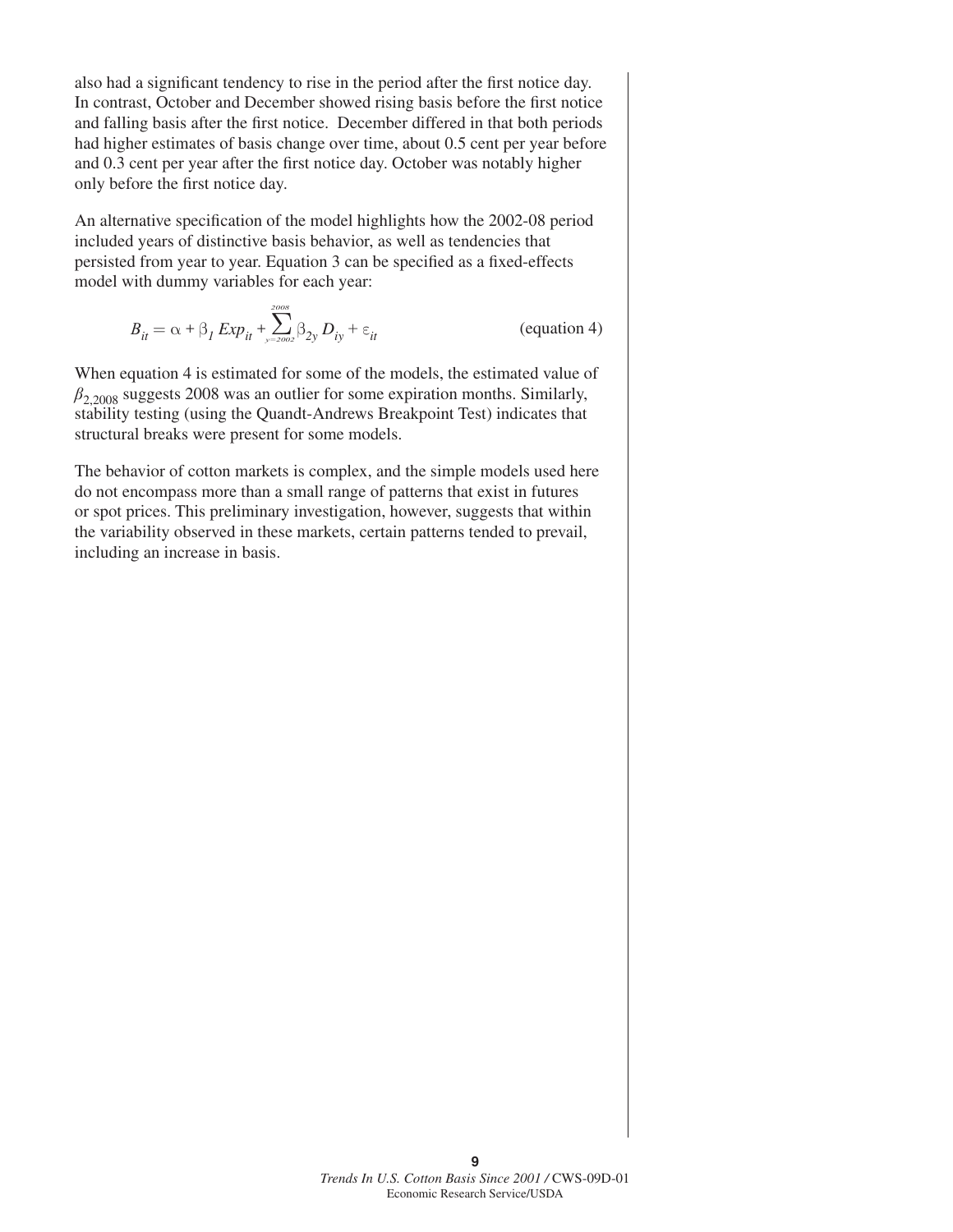### **Conclusions**

The examination of the average U.S. cotton basis provides a strong initial indication that 2008 U.S. cotton basis convergence patterns were statistically different from cotton basis convergence patterns experienced since 2001. However, the use of an average measure prohibits the identification of factors in the cash or futures markets that may have led to changes in 2008 convergence patterns. While additional research is needed to better understand the proximate and superseding causes of changing basis trends, these changes have important implications for USDA price forecasting and the use of basis to help make production, forwarding pricing, hedging, and storage decisions.

A simple model suggests that, for most expiration months, the basis for the U.S. cotton futures contract tended to converge. It also suggests that, for the most important contract, December, the trend has been toward higher basis during much of the last year of the contract's life. The increase from one year to the next in basis during the period before the first notice day, combined with a tendency to decline in the period after the first notice, suggests that, in recent years, convergence became more pronounced late in the life of the contract. Including 2008 in this analysis tends to raise estimated basis trends. In some cases (May and July), the year-to-year trend changed so much that it went from a declining trend to a positive trend.

Basis behavior has implications for USDA's price forecasting. While price forecasting models that rely on forecasts of supply and demand as independent variables are of crucial importance to USDA forecasters, futures prices are a key source of information as well. More complete knowledge of the patterns and trends in futures prices will ensure that USDA analysts can provide the best forecasts to guide policymakers and private-sector decisionmakers.

Basis changes affect the use of futures markets by traditional hedgers. Producers or consumers using futures contracts to offset price movements may find their risk management strategies undermined by an unexpected basis change. Parties with contracts based on futures prices may also face the risk of a shifting basis. While this analysis demonstrated that average U.S. cotton cash and futures prices converge, the study also found a statistically significant increase in basis in recent years. The narrowing of the average U.S. cotton basis in the summer of 2008 was a positive trend to some, but highlighted the continued volatility in cotton basis patterns and the difficulty faced by market participants who rely on historical basis patterns to make sound decisions.